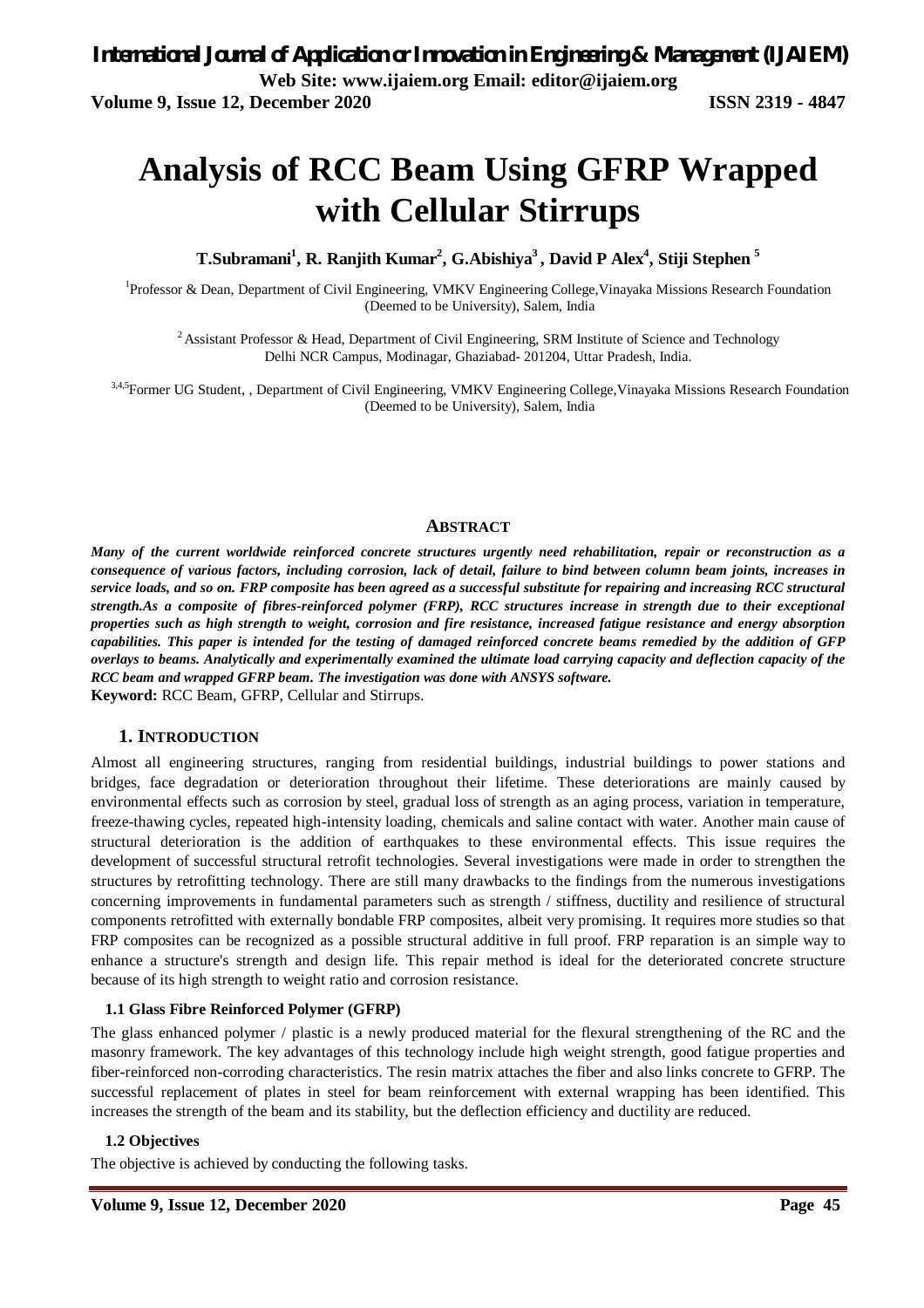## **Volume 9, Issue 12, December 2020 ISSN 2319 - 4847**

- To improve the load carrying capacity of RCC beams by retrofitting with GFRP.
- To study the load deflection behaviour of flexural deficient beams which are retrofitted with GFRP.
- To study the ductility of flexural deficient beams.
- To compare the strength of experimental and analytical results of normal RCC beam and GFRP wrapped RCC beams.

## **2. METHODOLOGY**

Figure 1 shows the methodology of the study.



**Figure 1** Methodology

## **3. FIBRE REINFORCED POLYMER COMPOSITES**

### **3.1 Fibre Reinforced Polymer (FRP) In Construction, Types and Uses**

Composite fiber enhanced polymer (FRP) is a fiber-reinforced polymer. It constitutes a class of materials which fall within a category known as composites. Composite materials are formed by dispersing one or more material particles in another material, creating an ongoing network around them. FRP composites differ from conventionalconstruction materials such as aluminium and steel. FRP are anisotropic composites, while Steel and Aluminium are isotropic. Their properties are also directional, so the strongest mechanical characteristics are in the direction of the placing of the fiber.

## **3.1.2 Types of Fibre Reinforced Polymer (FRP)**

## **3.1.2.1 Glass Fibre Reinforced Polymer (GFRP)**

Glass fibers are basically formed by combining sand, calcareous, folic and other minor components of silica. The mixture is heated to around  $1260\degree$  C until it melts. The molten glass will then flow into a platinum plate through fine hole. The glass beams are cooled, collected and wounded. The fibers are drawn so that directional strength is increased. The fibers are then woven into various shapes for composite use. Figure 2 shows the Glass fibre reinforced polymer bars.



**Figure 2** Glass Fibre Reinforced Polymer Bars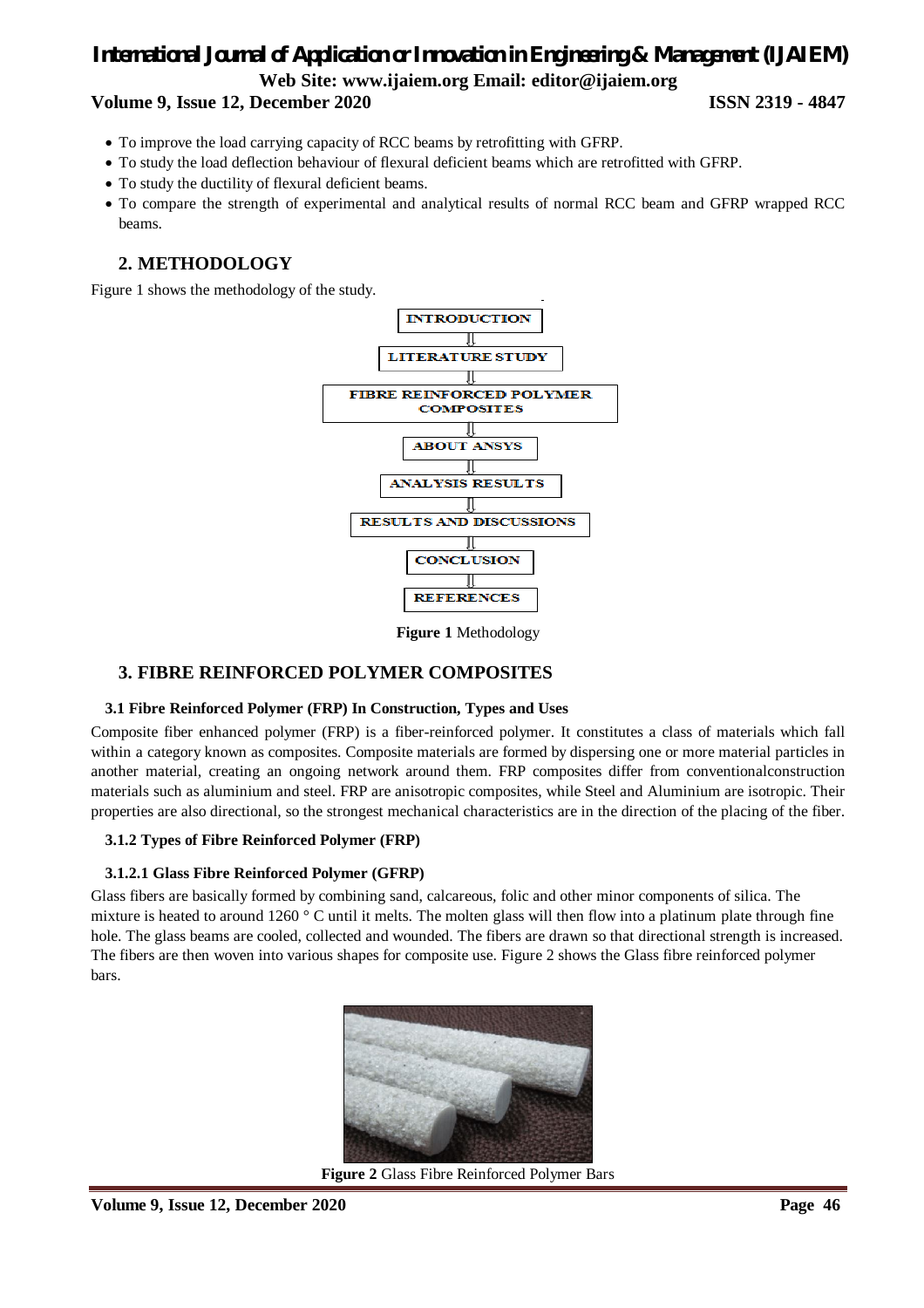## **Volume 9, Issue 12, December 2020 ISSN 2319 - 4847**

### **3.1.2.2 Carbon Fibre Reinforced Polymer (CFRP)**

Carbon fiber has a 200-800 GPa high elasticity modulus. The highest elongation is 0.3-2.5% where the lower elongation is higher rigidity and vice versa. Carbon fibers are water free and resistant to a wide variety of chemical solutions. They are excellent resistant to fatigue and neither corrode nor crunch or relaxation. Figure 3 shows the carbon fibre reinforced polymer bars.



**Figure 3**Carbon Fibre Reinforced Polymer Bars

### **3.1.2.3 Aramid Fibre Reinforced Polymer (AFRP)**

The short aromatic polyamide type is Aramid. Kevlar is a well-known brand of aramid fibers. The fiber modules are 70-200 GPa with a final extension, depending on price, of 1.5 to 5 percent. The strength of Aramid is high and is also used for the helmets and bulletproof clothing. Sensitive to higher temperatures, humidity and ultraviolet radiation, they are not commonly used incivil engineering. Finally, Aramid fibers have relaxation problems and stress corrosion issues. Figure 4 shows the Aramid fibre.



**Figure 4**Aramid fibre

### **3.1.3 Applications of FRP**

- Carbon FRPs are used in pretensioned concrete for applications where CFRP is important for its high corrosion resistance and electromagnetic transparency.
- The steps and pathways are fitted with composites for saving weight and resistance to corrosion.
- This is used in hybrid high-performance structures.
- For concrete buildings, the FRP bars are used as internal reinforcement.
- For seismic retrofitting, FRPs are being used.
- In building special structures requiring electric neutrality, fiber-reinforced polymers will be used.

## **4. ABOUT ANSYS**

### **4.1 Introduction to Ansys**

ANSYS is a FEA (Finite Element Analysis) software package. A pre-processor is the software engine used to construct geometry. Then a solution process is used to prepare the desired geometry. In the end, after processor results are given in the program engine (ANSYS Structural Analysis Guide). RCC beams laminated with GFRP are finite element modelled with the aid of FEA software ANSYS. Finite element beam models have been developed in order to simulate structural behavior using the ANSYS system by non-linear reaction and up to failure.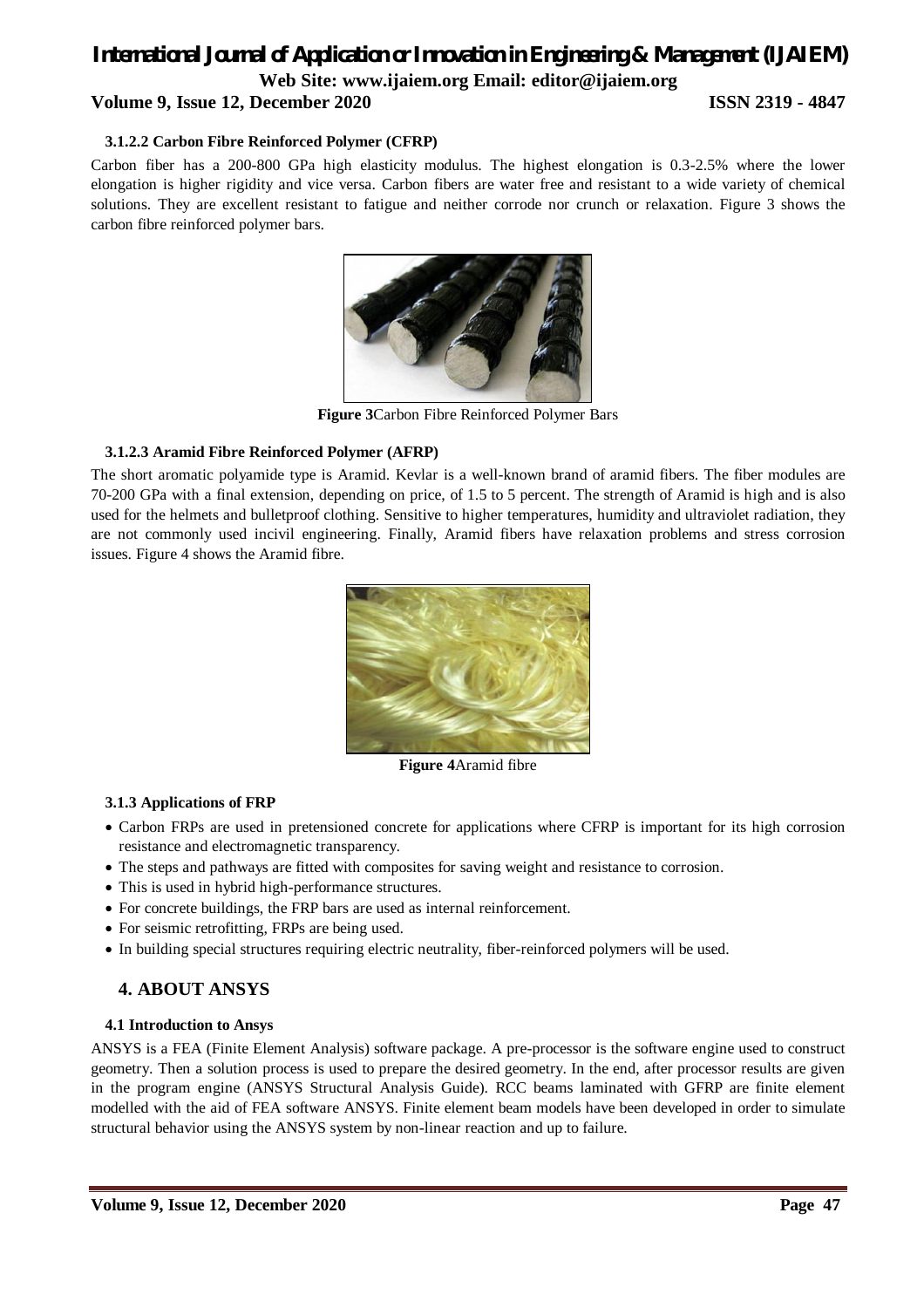## **Volume 9, Issue 12, December 2020 ISSN 2319 - 4847**

## **4.2 Finite Element Analysis**

Finite element analysis (FEA) is an extremely helpful method to numerically estimate physical structures that are too complex for standard research approaches in the field of civil engineering. Finite Element Analysis or FEA is analysis of a physical phenomenon by a quantitative statistical method called the Finite Element or FEM process. This approach is at the core of mechanical and other fields. This is also a central principle for the development of applications for simulation. These FEMs can be used by engineers to minimize the number of physical samples and to perform simulated research to improve their designs.

## **4.2.1 FRP laminates**

Materials made of two substances are FRP composites. The elements are macroscopically mixed and are not soluble. A part of the reinforcement is the continuous polymer called the matrix, which is incorporated into the second constituent. In the case of fibres, i.e. carbon and glass, the supporting material is typically stronger and more stiffening than the matrix. The FRP composites are orthotropic materials, i.e. not all their characteristics are the same.

## **5. ANALYSIS RESULTS AND DISCUSSIONS**

## **5.1 Model Creation**

The RC beam model is created by merging finite element RCC concrete model 100 mm spacing steel reinforcement & RCC element 100 mm spacing with cellular stirrups model as shown in Figure 4 & 5 for flexural beam. A perfect bond is assumed between the concrete and the steel reinforcement. Figure 5 shows the RCC beam 100mm bar spacing with cellular stirrups



**Figure 5**RCC beam 100mm bar spacing withcellular stirrups

The RC beam model is created by merging finite element RCC model 100mm spacing cellular stirrups reinforcement with 5mm GFRP laminates model as shown in Figure 6.



**Figure 6**RCC beam 100mm bar spacing with cellular stirrups &5mm GFRP laminated

### **5.2 Deflection**

The result of the maximum deformation analyse by finite element model on GFRP beams and conventional reinforced concrete beam are shown in the Figures 7 and Figure 8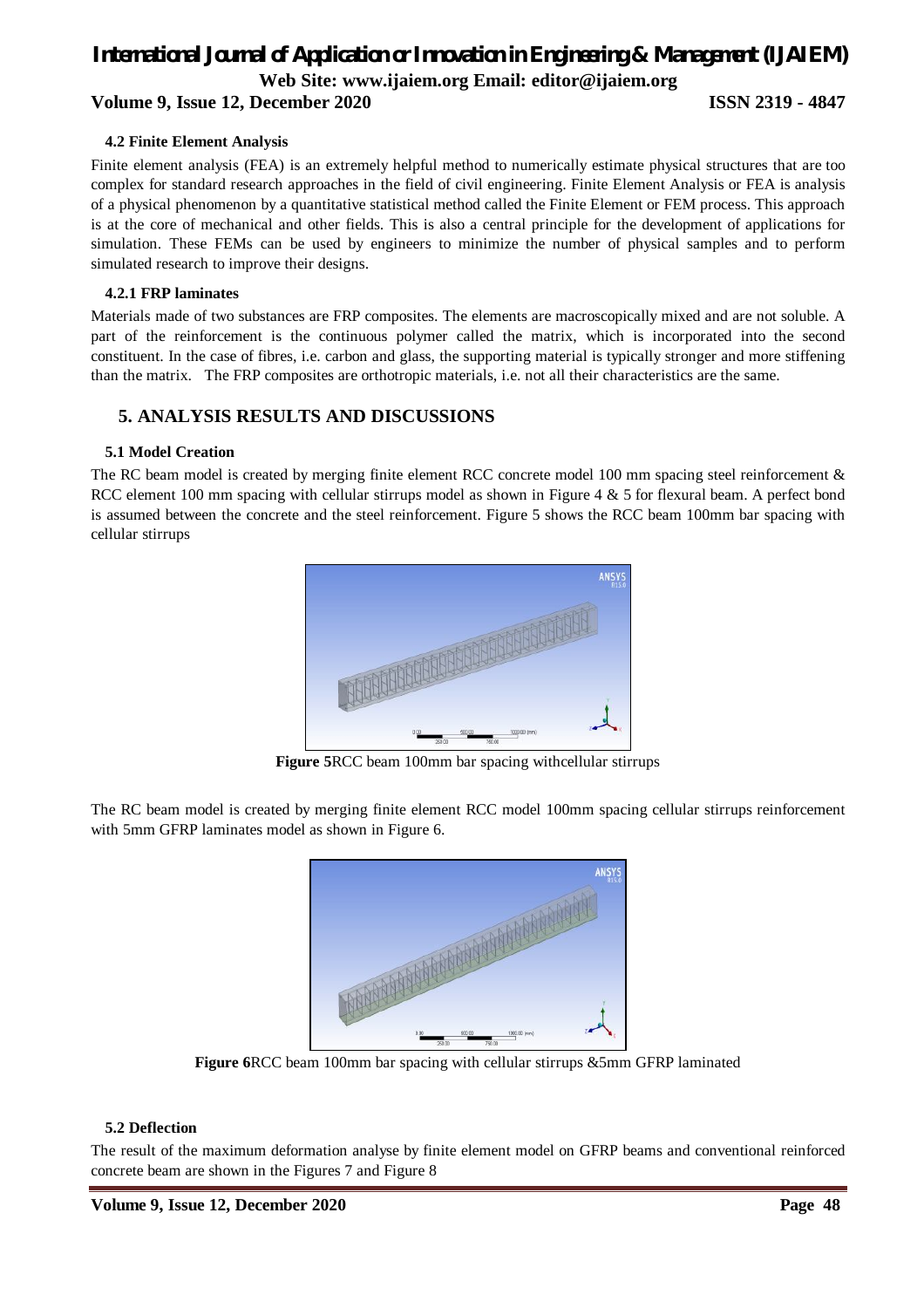**Volume 9, Issue 12, December 2020 ISSN 2319 - 4847**

**5.2.1 First Crack Load Deflection for Different Beams**



**Figure 7** Deflection of RCC beam 100mm spacing with cellular stirrups



**Figure 8** Deflection of RCC beam 100mm spacing with cellular stirrups& 5mm GFRP

## **5.2.2 Yield Load Deflection for Different Beams**

Figure 9 shows the Deflection of RCC beam 100mm spacing with cellular stirrups.



**Figure 9**Deflection of RCC beam 100mm spacing with cellular stirrups

Figure 10 shows the Deflection of RCC beam 100mm spacing with cellular stirrups & 5mm GFRP



**Figure 10** Deflection of RCC beam 100mm spacing with cellular stirrups & 5mm GFRP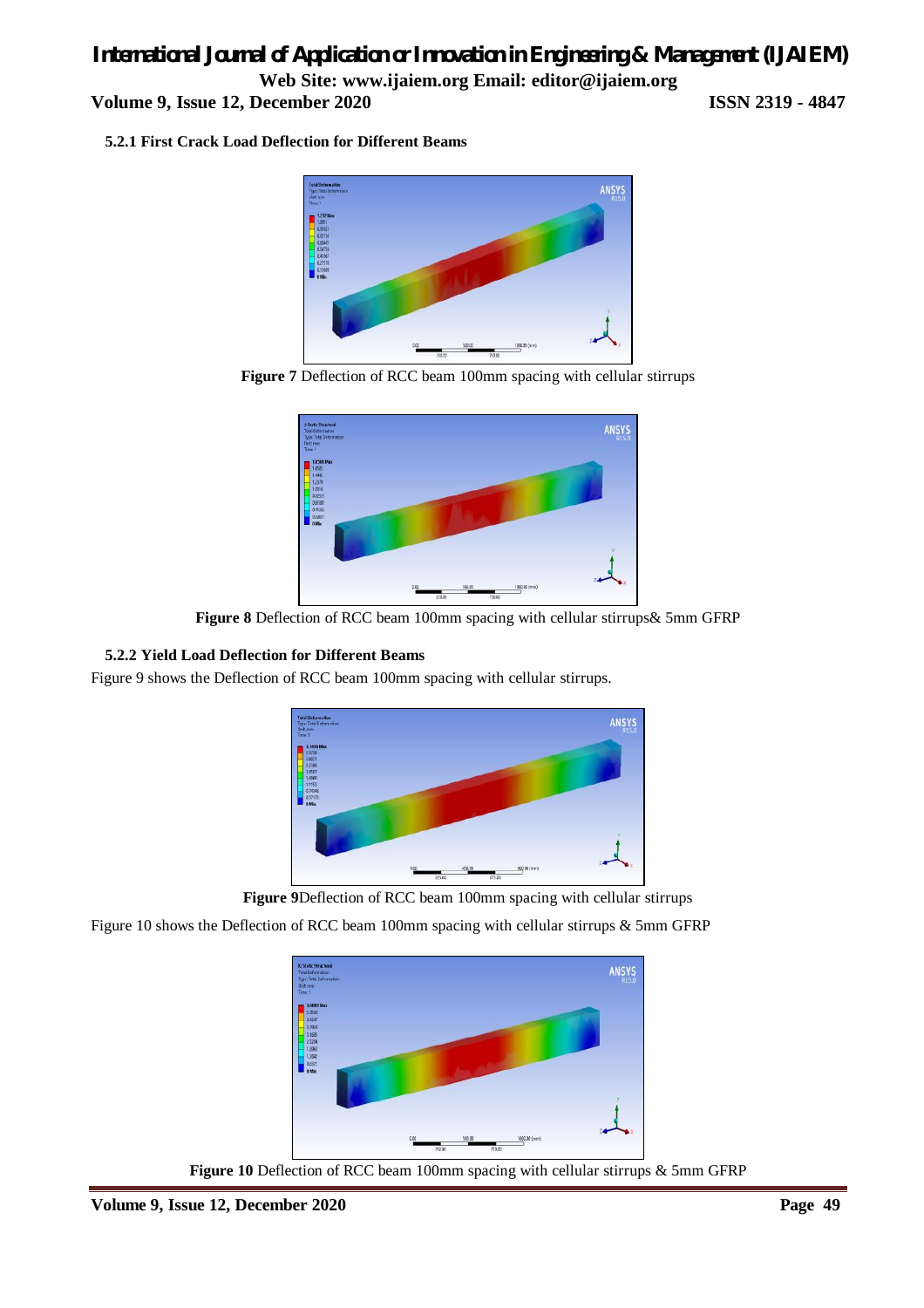## *International Journal of Application or Innovation in Engineering & Management (IJAIEM)*

**Web Site: www.ijaiem.org Email: editor@ijaiem.org**

**Volume 9, Issue 12, December 2020 ISSN 2319 - 4847**

## **5.2.3 Ultimate Load Deflection for Different Beams**

Figure 11 shows the Deflection of RCC beam 100mm spacing with cellular stirrups



**Figure 11** Deflection of RCC beam 100mm spacing with cellular stirrups

Figure 12 shows Deflection of RCC beam 100mm spacing with cellular stirrups& 5mm GFRP



**Figure 12** Deflection of RCC beam 100mm spacing with cellular stirrups& 5mm GFRP

## **5.3 Comparision Of Experimental Vs Analytical Results**

## **5.3.1 First Crack Load Vs Deflection**

Table 1 shows the First crack load Vs Deflection.

| Beam ID | Load | Exp  | Analysis | <b>Variations</b> |
|---------|------|------|----------|-------------------|
| 100CS   | 20   | 1.16 | 1.232    | 5.84416           |
| 100CS5  | 35   | 3.1  | 1.856    | 40.129            |

**Table 1:** First crack load Vs Deflection

## **5.3.2 Yield Load Vs Deflection**

Table 2 shows the Yield Load Vs Deflection.

|  | <b>Table 2:</b> Yield Load Vs Deflection |
|--|------------------------------------------|
|  |                                          |

| Beam ID           | Load | Exp  |       | Analysis   Variations |
|-------------------|------|------|-------|-----------------------|
| 100 <sub>CS</sub> | 35.5 | 3.65 | 3.345 | 8.3561644             |
| 100CS5            | 72.5 | 6.85 | 5.688 | 16.963504             |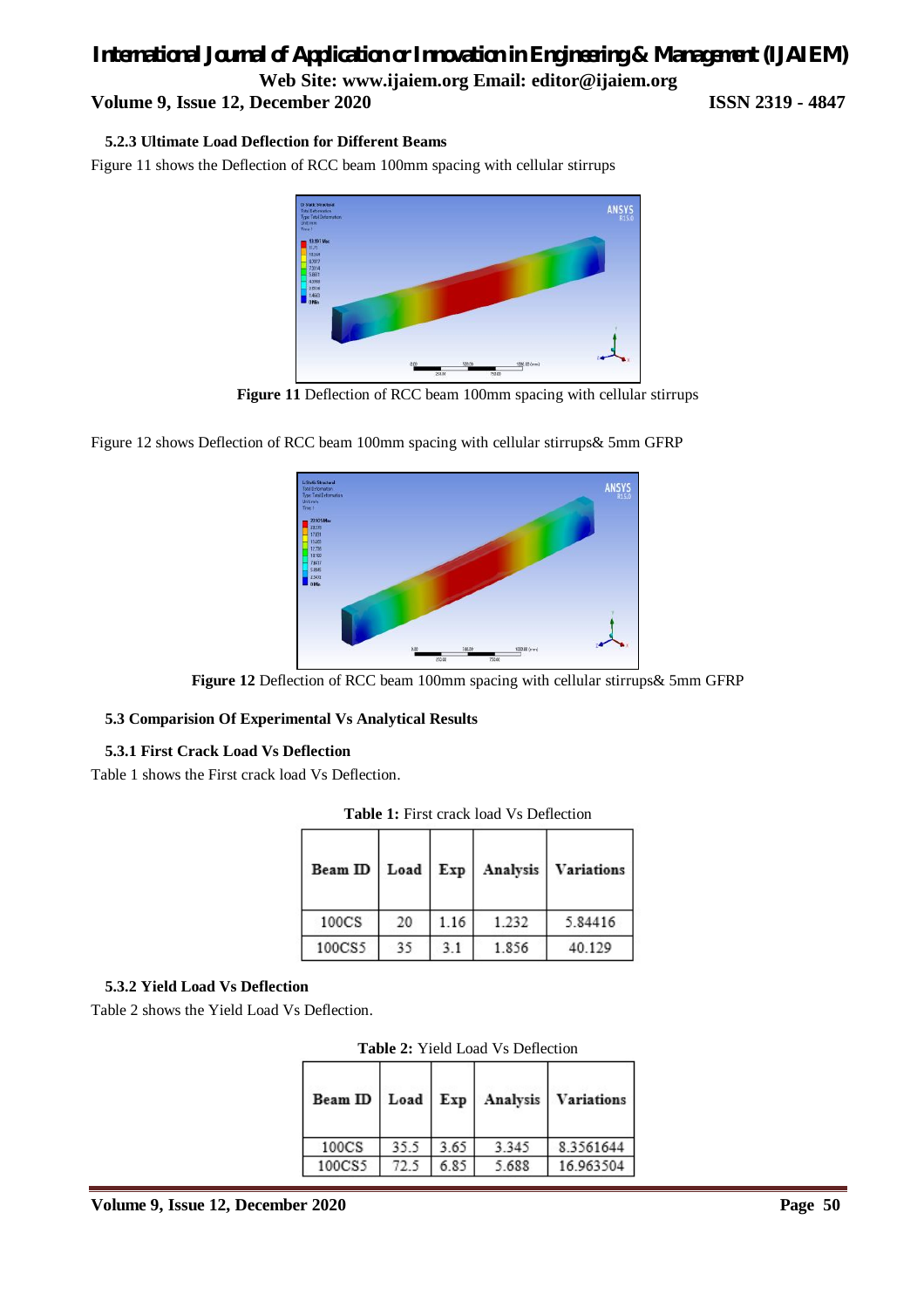## **Volume 9, Issue 12, December 2020 ISSN 2319 - 4847**

### **5.3.3 Ultimate Load Vs Deflection**

Table 3 shows the Ultimate Load Vs Deflection.

| Beam ID Load |     | Exp   |        | Analysis   Variations |
|--------------|-----|-------|--------|-----------------------|
| 100CS        | 65  | 14.54 | 13.197 | 9.236589              |
| 100CS5       | 145 | 30.4  | 22.925 | 24.58882              |

**Table 3:** Ultimate Load Vs Deflection

## **5.3.4 Deflection Ductility**

Table 4 shows the Deflection ductility.

|                   | <b>Deflection Ductility</b> |             |  |  |
|-------------------|-----------------------------|-------------|--|--|
| Beam              | Exp                         | Analysis    |  |  |
| 100 <sub>CS</sub> | 3.983561644                 | 3.94529148  |  |  |
| 100CS5            | 4.437956204                 | 4.030414909 |  |  |

**Table 4:** Deflection ductility

## **5.3.5 Ductility Ratio**

Table 5 shows the ductility ratio.

|  | Table 5: Ductility ratio |  |
|--|--------------------------|--|
|  |                          |  |

| Beam   | <b>Deflection Ductility Ratio</b> |             |  |  |
|--------|-----------------------------------|-------------|--|--|
|        | Exp                               | Analysis    |  |  |
| 100CS  | 1.053504                          | 0.915963875 |  |  |
| 100CS5 | 0.991828                          | 0.982801311 |  |  |

Figure 13 shows the 100 CS (Normal RCC beam).



**Figure 13**100 CS (Normal RCC beam)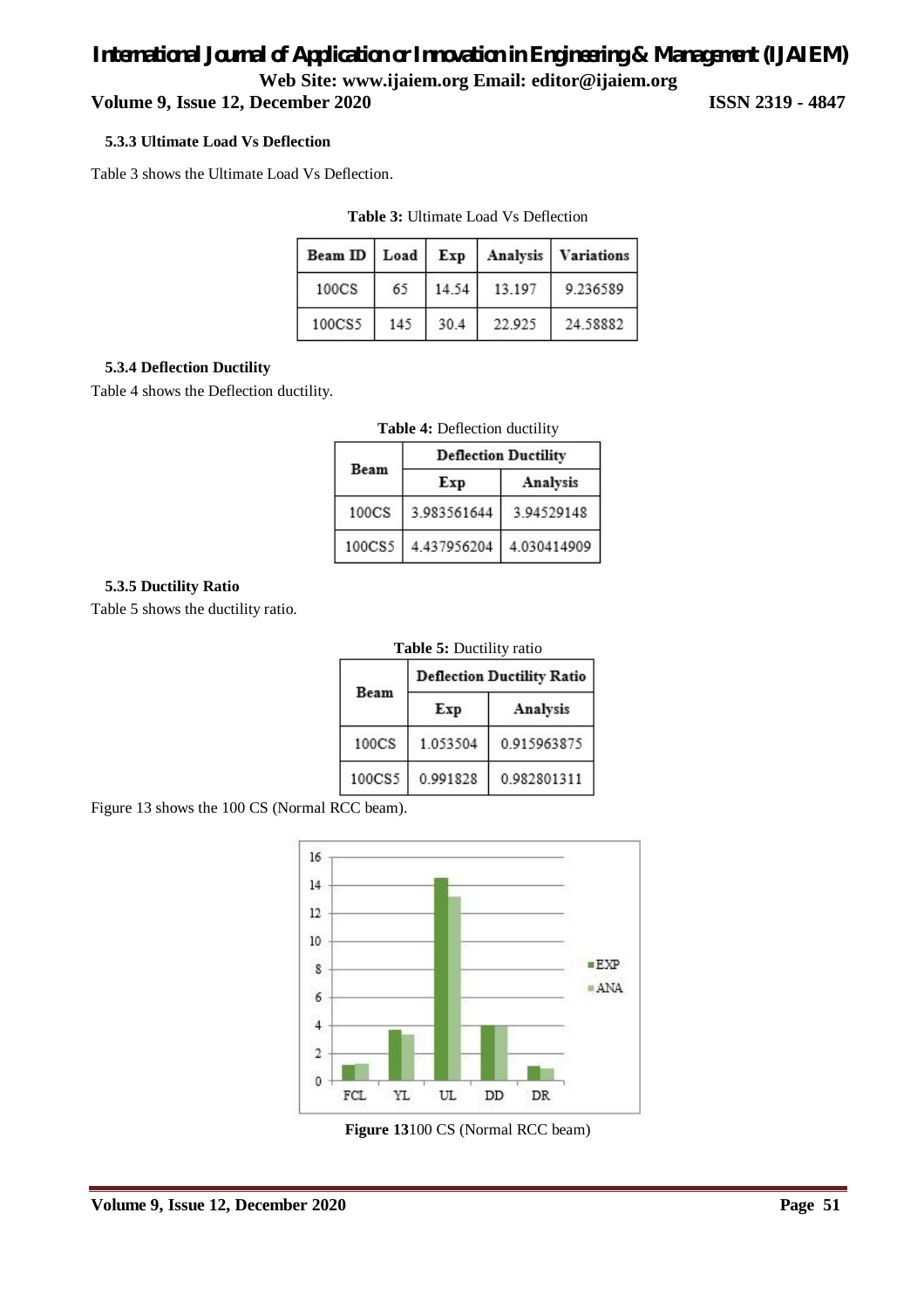## *International Journal of Application or Innovation in Engineering & Management (IJAIEM)* **Web Site: www.ijaiem.org Email: editor@ijaiem.org Volume 9, Issue 12, December 2020 ISSN 2319 - 4847**

The normal RCC beam 100CS exhibit the first crack load, yield load, ultimate Load of 20 kN, 35.5 kN& 65 kN respectively. The deflection level observed in the beam experimentally was 1.16 mm, 3.65 mm &14.54 mm respectively, through non-linear FEA it was 1.232 mm, 3.345 mm & 13.197 mm respectively. Figure 14 shows the 100CS5 (RCC beam with 5 mm GFRP laminated).



**Figure 14** 100CS5 (RCC beam with 5 mm GFRP laminated)

The GFRP laminated RCC beam 100CS5 exhibit the first crack load, yield load, ultimate Load of 35 kN, 72.5 kN& 145 kN respectively. The deflection level observed in the beam experimentally was 3.1 mm, 6.85 mm & 30.4 mm respectively, through non-linear FEA it was 1.856 mm, 5.688 mm & 22.925 mm respectively.

## **6. CONCLUSION**

The present experimental and analytical study is made for the comparison of flexural behaviour of control beam and beam wrapped by GFRP. Following conclusions were drawn from the test results:

- The use of GFRP on the surface of the concrete provides greater crack protection and beam deformation characteristics.
- Relative to the control beam, the overall load carrying capacity of the RCC wrapped GFPR has been improved.
- Their cracking, yield, and ultimate strength increased dramatically with reinforced concrete beams strengthened with GFRP sheets.
- For the case of GFRP beams wrapped RCC, initial cracks occur at higher loads.

## **References**

- [1] T.Subramani, J.Jayalakshmi , " Analytical Investigation Of Bonded Glass Fibre Reinforced Polymer Sheets With Reinforced Concrete Beam Using ANSYS" , International Journal of Application or Innovation in Engineering & Management (IJAIEM) ,Volume 4, Issue 5, pp. 105-112 , 2015
- [2] T.Subramani. , S.Vishnu priya, "Finite Element Analysis of a Natural Fiber (Maize) Composite Beam", International Journal of Modern Engineering Research, Volume. 4, Issue. 6 (Version 1), pp 1 – 7, 2014,
- [3] T.Subramani., R.Senthil Kumar, "Modelling and Analysis of Hybrid Composite Joint Using Fem in ANSYS", International Journal of Modern Engineering Research, Volume 4, Issue 6 (Version 1), pp 41- 46, 2014.
- [4] T.Subramani, S.Sharmila, "Prediction of Deflection and Stresses of Laminated Composite Plate with Artificial Neural Network Aid", International Journal of Modern Engineering Research, Volume 4, Issue 6 (Version 1), pp 51 -58, 2014.
- [5] T.Subramani., S.Sundar, M.Senthilkumar, "Investigation of the Behaviour for Reinforced Concrete Beam Using Non Linear Three Dimensional Finite Elements", International Journal of Modern Engineering Research, Volume. 4, Issue. 6 (Version 2), pp 13 -18, 2014,
- [6] T.Subramani, A.Arul, "Design And Analysis Of Hybrid Composite Lap Joint Using Fem" International Journal of Engineering Research and Applications, Volume. 4, Issue. 6 (Version 5), pp 289- 295, 2014.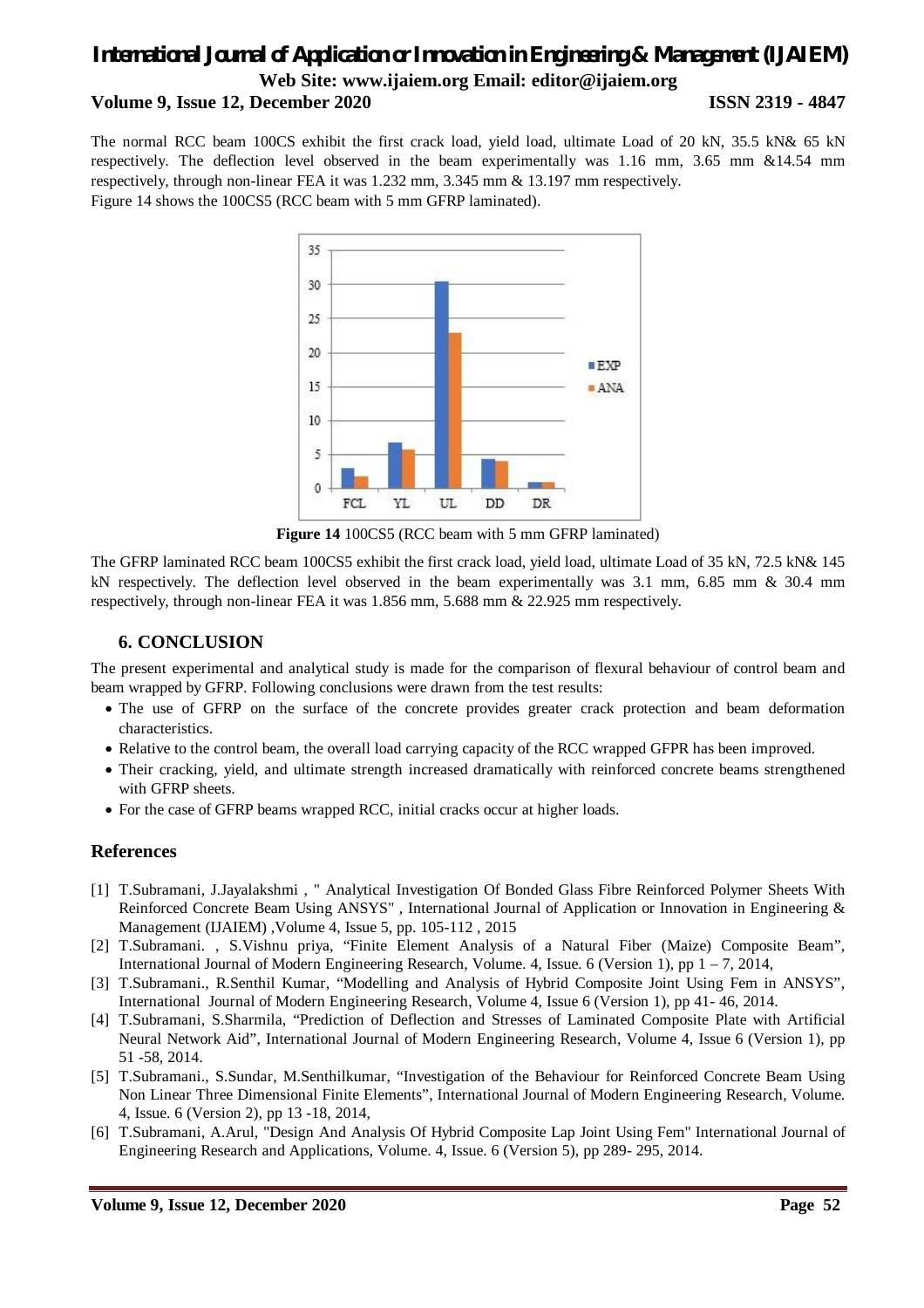## **Volume 9, Issue 12, December 2020 ISSN 2319 - 4847**

- [7] T.Subramani., J.Jothi,, M.Kavitha "Earthquake Analysis Of Structure By Base Isolation Technique In SAP", International Journal of Engineering Research and Applications, Volume. 4, Issue. 6 (Version 5), pp 296 - 305, 2014.
- [8] T.Subramani., R.Manivannan.R, M.Kavitha, "Crack Identification In Reinforced Concrete Beams Using ANSYS Software" ,International Journal of Engineering Research and Applications, Volume. 4, Issue. 6 (Version 6), pp 133 - 141, 2014.
- [9] T.Subramani., Reni Kuruvilla, J.Jayalakshmi., "Nonlinear Analysis Of Reinforced Concrete Column With Fiber Reinforced Polymer Bars" International Journal of Engineering Research and Applications Volume. 4, Issue. 6 (Version 5), pp 306- 316, 2014.
- [10] T.Subramani, D.Sakthi Kumar, S.Badrinarayanan. "Fem Modelling And Analysis Of Reinforced Concrete Section With Light Weight Blocks Infill " International Journal of Engineering Research and Applications, Volume. 4, Issue. 6 (Version 6), pp 142 149, 2014.
- [11]T.Subramani, B.Saravanan., J.Jayalakshmi., "Dynamic Analysis Of Flanged Shear Wall Using Staad Pro", International Journal of Engineering Research and Applications, Volume. 4, Issue. 6 (Version 6), pp 150 - 155, 2014.
- [12]T.Subramani, M.Subramani., K.Prasath.,"Analysis Of Three Dimensional Horizontal Reinforced Concrete Curved Beam Using ANSYS" International Journal of Engineering Research and Applications, Volume. 4, Issue. 6 (Version 6), pp 156 - 161, 2014.
- [13]T.Subramani., K.Bharathi Devi., M.S.Saravanan. , Suboth , Analysis Of RC Structures Subject To Vibration By Using ANSYS," International Journal of Engineering Research and Applications Vol. 4, Issue 12(Version 5), pp.45-54, 2014.
- [14]T.Subramani., K.Bharathi Devi., M.S.Saravanan., Suboth Thomas, "Analysis Of Seismic Performance Of Rock Block
- Structures With STAAD Pro International Journal of Engineering Research and Applications Vol. 4, Issue 12(Version 5), pp.55- 68, 2014.
- [15]T.Subramani., T.Krishnan., M.S.Saravanan.M , Suboth Thomas, "Finite Element Modeling On Behaviour Of Reinforced Concrete Beam Column Joints Retrofitted With CFRP Sheets Using ANSYS" International Journal of Engineering Research and Applications Vol. 4, Issue 12(Version 5), pp.69 -76, 2014
- [16]T.Subramani., S.Krishnan., M.S.Saravanan.M, Suboth Thomas "Analysis Of Retrofitting Non-Linear Finite Element Of RCC Beam And Column Using ANSYS" International Journal of Engineering Research and Applications ,Vol. 4, Issue 12(Version 5), pp.77-87, 2014.
- [17]T.Subramani, J.Jayalakshmi , " Analytical Investigation Of Bonded Glass Fibre Reinforced Polymer Sheets With Reinforced Concrete Beam Using ANSYS" , International Journal of Application or Innovation in Engineering & Management (IJAIEM) , Volume 4, Issue 5, pp. 105-112 , 2015
- [18]T.Subramani and M.Kavitha, "Analysis Of Reliability Of Steel Frame Systems With Semi-Rigid Connections Using
- Numerical Method And Finite Element Analysis", International Journal of Applied Engineering Research (IJAER), Volume 10, Number 38,Special Issues, pp.28240-28246, 2015.
- [19]T.Subramani, M.S.Saravanan, "Analysis Of Non Linear Reinforced And Post Tensioned Concrete Beams Using ANSYS", International Journal of Applied Engineering Research (IJAER) International Journal of Applied Engineering Research (IJAER), Volume 10, Number 38 Special Issues, pp.28247-28252, 2015
- [20]T.Subramani, K.Balamurugan , " Finite Element Anaylsis Of Composite Element For FRP Reinforced Concrete Slab By Using ANSYS" , International Journal of Application or Innovation in Engineering & Management (IJAIEM) , Volume 5, Issue 5, pp. 076-084 , 2016 .
- [21]T.Subramani, V.Kanian Poonkundran , "Prefabricated Multistory Structure Exposure To Engineering Seismicity By Using SAP" , International Journal of Application or Innovation in Engineering & Management (IJAIEM) , Volume 5, Issue 5, pp.123-131 , 2016 .
- [22]T.Subramani, A.Kumaravel , " Analysis Of Polymer Fibre Reinforced Concrete Pavements By Using ANSYS" , International Journal of Application or Innovation in Engineering & Management (IJAIEM) , Volume 5, Issue 5, pp. 132-139 , 2016
- [23]T.Subramani, R.Praburaj , " Pushover Anaylsis Of Retrofitted Reinforced Concrete Buildings By Using SAP" , International Journal of Application or Innovation in Engineering & Management (IJAIEM) , Volume 5, Issue 5, pp. 140-147 , 2016 .
- [24]T.Subramani, M.Senthilkumar , " Finite Element Anaylsis Of RC Beams With Externally Bonded Simcon Laminates By Using ANSYS" , International Journal of Application or Innovation in Engineering & Management (IJAIEM) , Volume 5, Issue 5, pp. 148-155 , 2016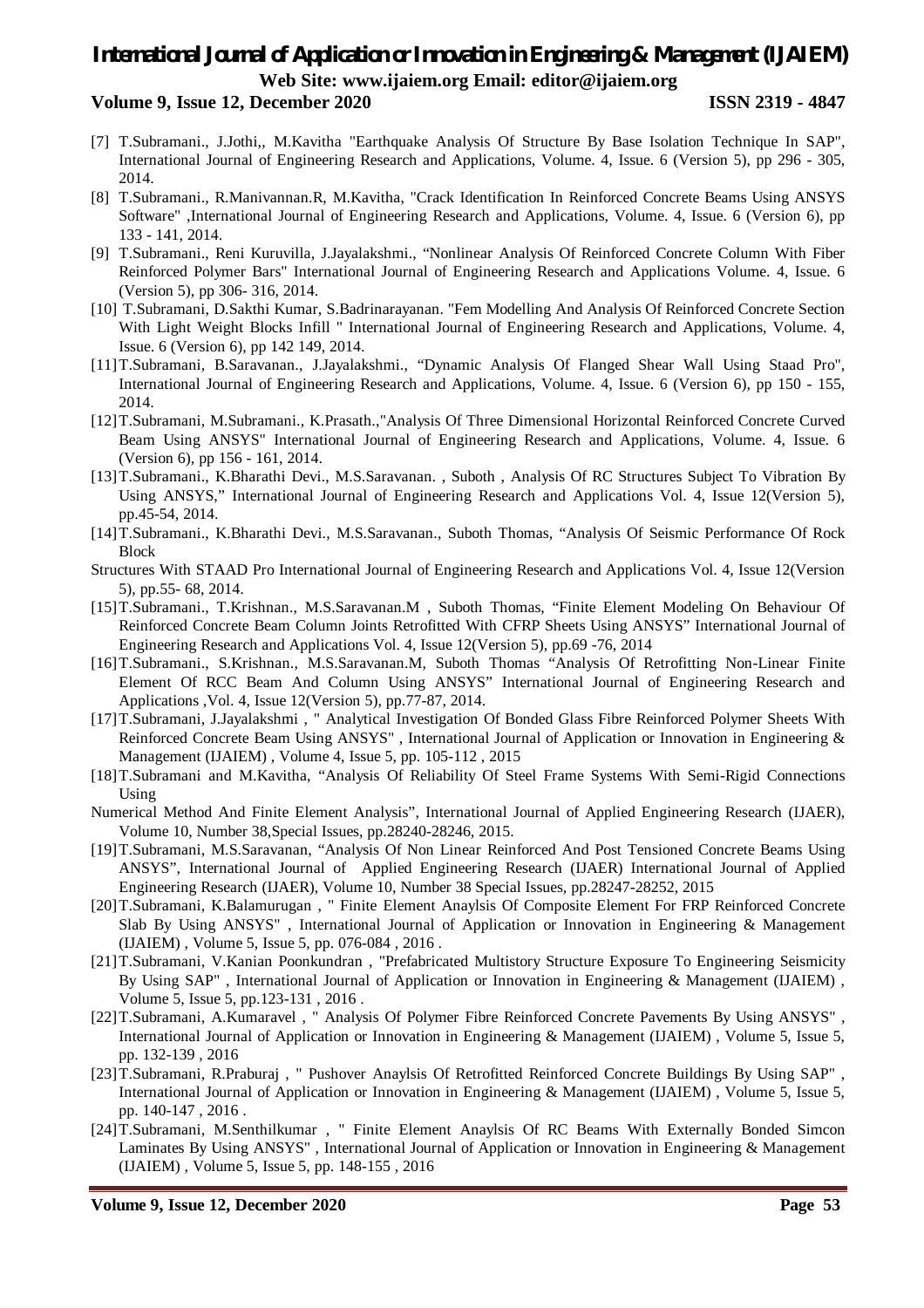### **Volume 9, Issue 12, December 2020 ISSN 2319 - 4847**

- [25]T.Subramani, R.Vasanthi , " Earth Quake Resistant Building Using SAP" , International Journal of Application or Innovation in Engineering & Management (IJAIEM) , Volume 5, Issue 5, pp. 173-181 , 2016 .
- [26]T.Subramani, A.Selvam , " Studies On Economical Configuration Of RCC And Prestressed Shell Roofs By Using ANSYS " , International Journal of Application or Innovation in Engineering & Management (IJAIEM) , Volume 5, Issue 5, pp. 182-191 , 2016 .
- [27]T.Subramani, A.Anbuchezian , " Experimental Investigation On Flexural Behavior Of Folded Ferro Cement Panels " ,
- International Journal of Application or Innovation in Engineering & Management (IJAIEM), Volume 6, Issue 3, March 2017 ,pp. 045-049 , ISSN 2319 - 4847.
- [28] T.Subramani, A. Fizoor Rahman , " An Experimental Study On The Properties Of Pet Fibre Reinforced Concrete " ,
- International Journal of Application or Innovation in Engineering & Management (IJAIEM), Volume 6, Issue 3, March 2017 ,pp. 058-066 , ISSN 2319 - 4847.
- [29]T.Subramani, S.Poongothai, S.Priyanka , " Analytical Study Of T Beam Column Joint Using FEM Software " , International Journal of Emerging Trends & Technology in Computer Science (IJETTCS), Volume 6, Issue 3, May - June 2017 , pp. 148-156, ISSN 2278-6856
- [30]T.Subramani, R.Ganapathy,V.Manoharan, M.Balamurugan, R.Murugesan , " Design And Analysis Of Light Weight Concrete Building Using ETAB With Respect To Dynamic Loading " , International Journal of Emerging Trends & Technology in Computer Science (IJETTCS), Volume 6, Issue 3, May - June 2017 , pp. 252-258 , ISSN 2278-6856.
- [31]T.Subramani, A.Mohammed Ali, R.Karthikeyan, E.Panner Selvan , K.Periyasamy , " Analytical Study Of T-Beam Using ANSYS ", International Journal of Emerging Trends & Technology in Computer Science (IJETTCS), Volume 6, Issue 3, May -June 2017 , pp. 259-266 , ISSN 2278-6856.
- [32]T.Subramani, V.Kalaivanan, S.Priyaranjithkumar, P.Sasikumar, P.Vinoth Kumar , "Design And Analysis Of Multistorey Building With Respect To Seismic Loads Using ETABS " , International Journal of Emerging Trends & Technology in Computer Science (IJETTCS), Volume 6, Issue 3, May - June 2017 , pp. 267-274 , ISSN 2278- 6856.

### **AUTHOR**



**Prof. Dr. T. Subramani** Working as Dean of Civil Engineering in Vinayaka Missions Kirupananda Variyar Engineering College, Vinayaka Missions Research Foundation (Deemed to be University), Salem, Tamilnadu, India. Having more than 29 years of Teaching experience in Various Engineering Colleges. He got awarded Doctoral degree in Civil Engineering from Anna University, Chennai, got awarded his Post Graduation M.E degree in Urban Engineering from College of Engineering, Anna University in 1992, got awarded his graduation B.E degree in Bharathiar University in 1989. He also got awarded Post Graduation in Business Administration - MBA from Vinayaka Missions Research Foundation,[Deemed to be University] - Salem. He is serving as reviewer for many International Journals and also published 285 papers in International Journals. He published 21 Indian Patents and got grant for 2 Indian Patents and 9 International Patents (Australia). He has presented more than 100 papers in conferences, especially 70 in International and 30 National Level. He has authored 07 books. Guided more than 259 students in PG projects. Currently he is guiding 06 Ph.D., Research Scholars. He is serving as examiner and Valuer for B.E & M.E Degree Theory and Practical Examinations for Madras University, Periyar University, Anna University, Annamalai University and Vinayaka Missions Research Foundation [Deemed to be University]. He is Question paper setter and Valuer for UG and PG Courses of Civil Engineering in number of Universities. He is serving as Academic Council member of VMRF(Deemed to be University) and Chairman of Board Of Studies (Civil Engineering), Vinayaka Missions Research Foundation [Deemed to be University]. Also he is a member of Board of studies in Periyar University. He is Life Fellow in Institution of Engineers (India) and Institution of Valuers. Life member in number of Technical Societies and Educational bodies like MISTE, MIGS, MIRC,ISRMTT, UWA, Salem District Small and Tiny Association (SADISSTIA), SPC – Salem Productivity Council. He has delivered much technical talk in various field. He is a Chartered Civil Engineer and Approved Valuer for many banks. He is a Licensed Building Surveyor in Salem City Municipal Corporation-Salem, and Licensed Civil Engineer in Salem Local Planning Authority- Salem. He is the recipient of many prestigious awards